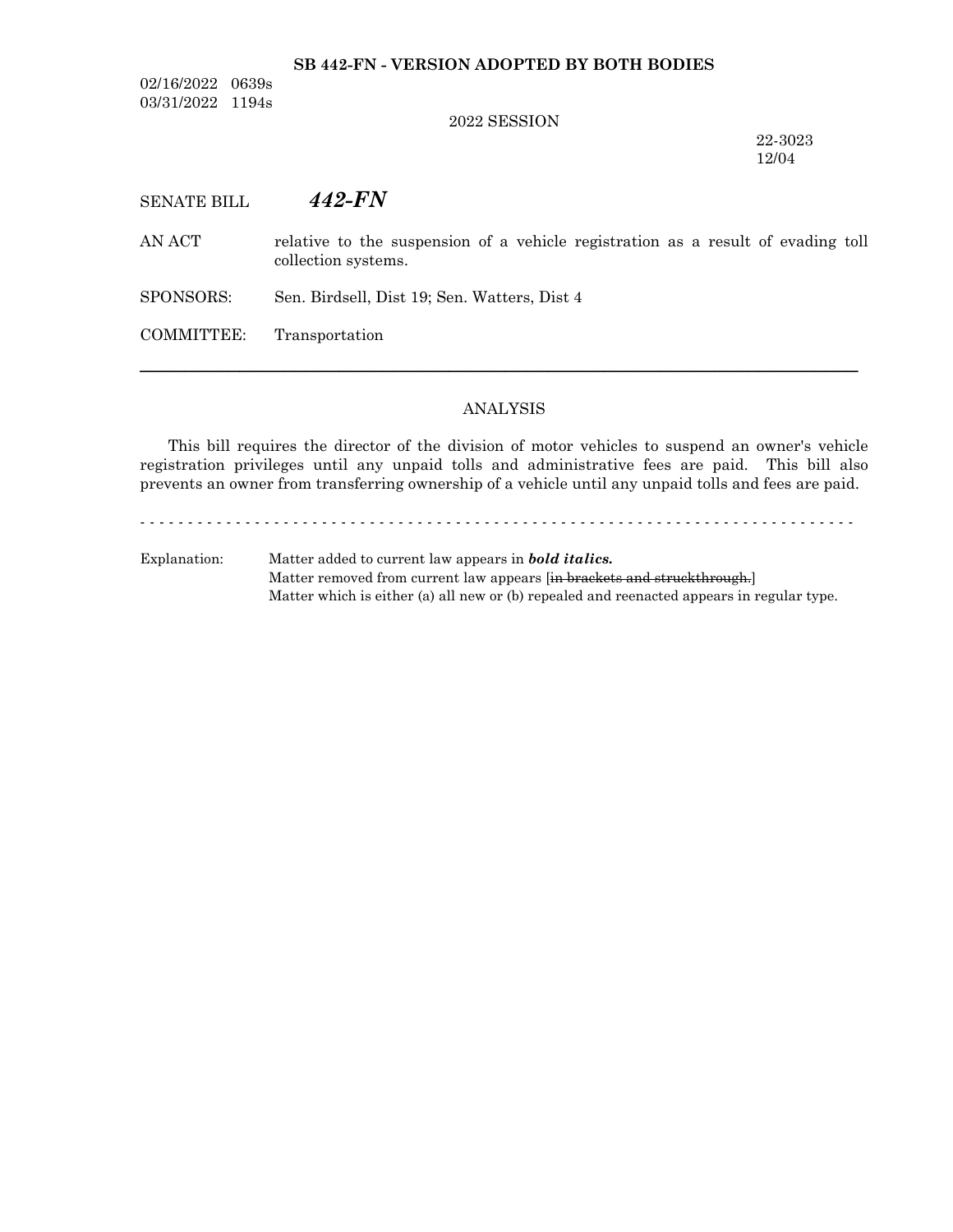## **SB 442-FN - VERSION ADOPTED BY BOTH BODIES**

02/16/2022 0639s 03/31/2022 1194s 22-3023

12/04

## STATE OF NEW HAMPSHIRE

*In the Year of Our Lord Two Thousand Twenty Two*

AN ACT relative to the suspension of a vehicle registration as a result of evading toll collection systems.

*Be it Enacted by the Senate and House of Representatives in General Court convened:*

1 Suspension for Evasion of Electronic Toll Collection System. Amend RSA 263:56-f to read as 1

follows: 2

3

263:56-f Suspension for Evasion of Electronic Toll Collection System.

I. Upon receiving a report from the commissioner of the department of transportation or designee, or another state having a reciprocal toll collection enforcement agreement, that the owner of a vehicle, as defined in RSA 236:31, has violated the terms of RSA 236:31, or a reciprocal toll collection enforcement agreement in accordance with RSA 237:16-c, the director shall notify the owner in writing by first class mail that the owner's motor vehicle registration [renewal] privileges for the vehicle driven in violation of RSA 236:31 [may be] *are* suspended [on] *as of* the date which is 30 days from the date of notification unless the toll and any administrative fees assessed by the department of transportation are paid. Furthermore, the registered owner of the vehicle driven in violation of RSA 236:31 is prohibited from transferring a plate to said vehicle or obtaining a new plate for said vehicle *or any other vehicle* until such tolls and fees are paid. *The registered owner is further prohibited from transferring ownership of said vehicle driven in violation of RSA 236:31, or a reciprocal toll collection enforcement agreement in accordance with RSA 237:16-c, to a family member or an individual with the same address listed in department of motor vehicle records, until such tolls and fees are paid.* The director shall also notify the owner that he or she may request an administrative hearing before the suspension *or prohibitions* [takes] *take* effect. The hearing shall be limited in scope and shall not constitute an appeal of the fees or fines related to the unpaid tolls, which can only be determined by the department of transportation. A request for a hearing shall be in writing. A request for a hearing received by the division more than 30 days from the date the notice is issued shall be denied as untimely. 4 5 6 7 8 9 10 11 12 13 14 15 16 17 18 19 20 21 22 23

II.(a) The director shall, pursuant to RSA 541-A, adopt by rule, a uniform administrative fine schedule for suspension of registration [renewal] privileges and reinstatement of those privileges. The fine for each suspension of registration [renewal] privileges requested by the commissioner of transportation shall not exceed: 24 25 26 27

28

(1) \$250 for a first requested suspension.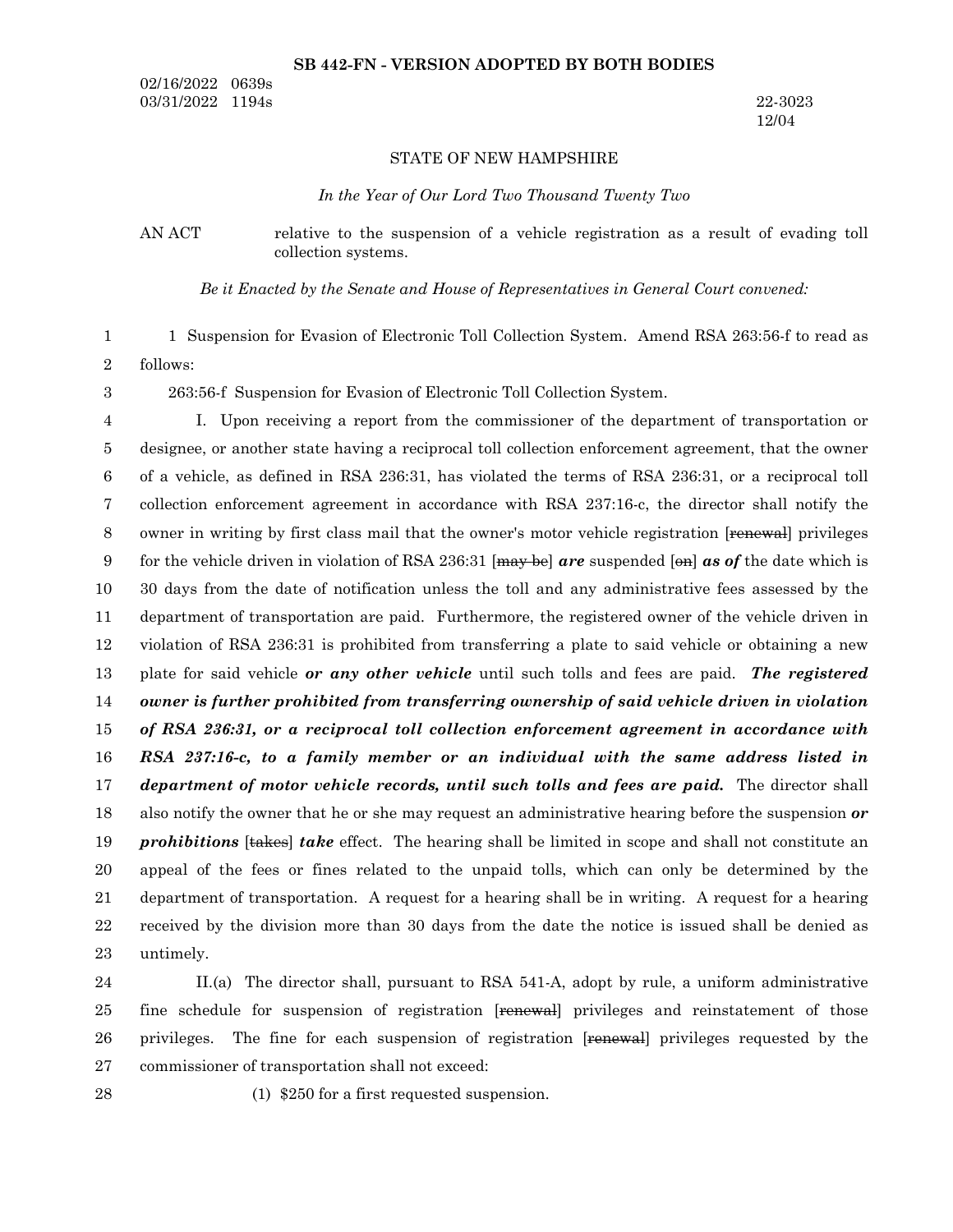# **SB 442-FN - VERSION ADOPTED BY BOTH BODIES - Page 2 -**

| 1                | (2) \$500 for a second offense within a 12-month period from the time of the first                          |  |  |  |  |
|------------------|-------------------------------------------------------------------------------------------------------------|--|--|--|--|
| $\boldsymbol{2}$ | requested suspension.                                                                                       |  |  |  |  |
| 3                | $(3)$ \$1,000 for a third or subsequent offense within a 12-month period from the time                      |  |  |  |  |
| 4                | of the first requested suspension.                                                                          |  |  |  |  |
| 5                | (b) The commissioner of safety, in proven cases of hardship or for other good cause, may                    |  |  |  |  |
| 6                | suspend all or part of any administrative fine for reinstatement of registration [renewal] privileges       |  |  |  |  |
| 7                | so imposed. Notwithstanding any other law to the contrary, all administrative fines collected under         |  |  |  |  |
| 8                | this section shall be deposited into the highway fund.                                                      |  |  |  |  |
| 9                | III. The director shall adopt rules under RSA 260:5 establishing a uniform administrative                   |  |  |  |  |
| 10               | hearing process.                                                                                            |  |  |  |  |
| 11               | IV.(a) The scope of the hearing shall be limited to:                                                        |  |  |  |  |
| 12               | Whether the owner has paid all tolls and administrative fees owed to the<br>(1)                             |  |  |  |  |
| 13               | department of transportation;                                                                               |  |  |  |  |
| 14               | (2) Whether the report from the department of transportation correctly identified                           |  |  |  |  |
| 15               | the owner of the vehicle at the time of the incident; or                                                    |  |  |  |  |
| 16               | (3) Whether the vehicle, identified as having violated the duty to pay a toll, had been                     |  |  |  |  |
| 17               | reported as taken without the owner's consent, pursuant to RSA 262:12, or stolen to a law                   |  |  |  |  |
| 18               | enforcement agency in a timely manner.                                                                      |  |  |  |  |
| 19               | A notice of violation may be based in whole or in part upon inspection of any<br>(b)                        |  |  |  |  |
| 20               | photographic or other recorded image of a vehicle using the bridge or highway subject to a toll or          |  |  |  |  |
| 21               | charge. The written certification of any person employed by or under contract with the department           |  |  |  |  |
| 22               | of transportation that the notice is so based shall be admissible in any hearing held hereunder and         |  |  |  |  |
| 23               | shall create a rebuttable presumption that the owner is liable for such violation.                          |  |  |  |  |
| 24               | V. The <b><i>owner's</i></b> registration [renewal] privileges [of any vehicle, if applicable, of an owner] |  |  |  |  |
| 25               | shall be reinstated upon notice to the director from the department of transportation that all tolls,       |  |  |  |  |
| 26               | fees, and fines have been paid.                                                                             |  |  |  |  |
|                  |                                                                                                             |  |  |  |  |

2 Effective Date. This act shall take effect January 1, 2023. 27